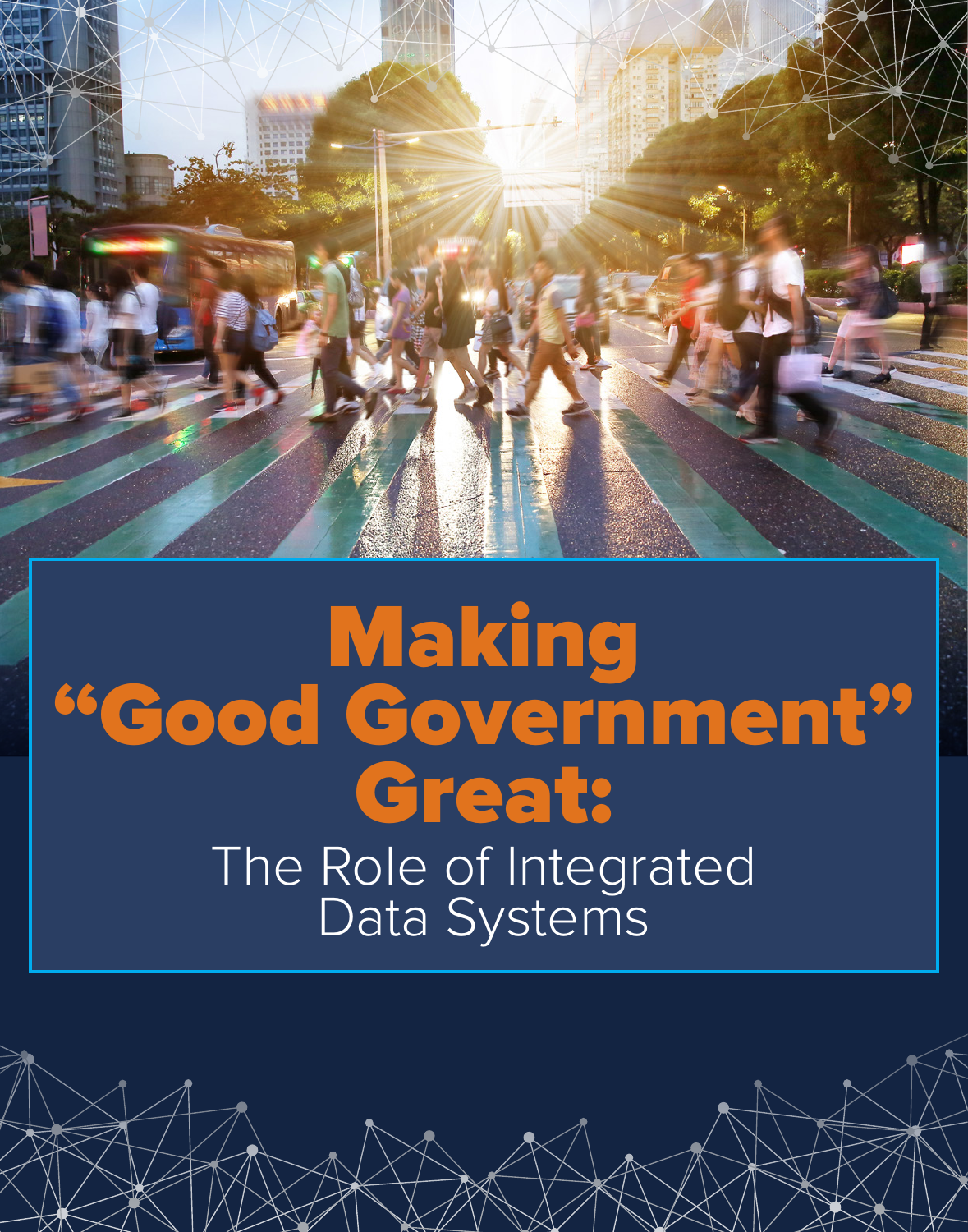Every government agency has data  $-$  in paper files, legacy systems and databases — it can use to help solve its community's social problems and improve the lives of the people who live there.

However, government leaders are finding they cannot solve the challenges they face when agency data is siloed. Just like their private sector counterparts, these executives need the data in their legacy systems transformed into business intelligence they can use to make strategic decisions about where to target their resources.

Integrated data systems (IDSs), which enable information sharing among agencies, could be one solution to this obstacle. Due to the resource and legal considerations involved in implementing these systems, leadership support for interagency data sharing — especially from state attorneys general  $(AGs)$  — is critical to help state and local agencies move in this direction and realize more value from their data.

Some governments are already putting IDSs to good use. In Washington state, for example, the Attorney General's Office created an IDS called HITS (homicide investigation tracking system) that pulls data from multiple law enforcement agencies into a single database, allowing cold cases to be reopened and new cases to be investigated more effectively.

# IDS Defined:

An IDS, which can be overseen at the city, state or county government level, connects program data from multiple public service agencies and contracted service providers. It can link records on individuals across agencies, and over time provide a comprehensive view of constituent and family needs, as well as new insight into how government programs perform and interact with one another.

"The genesis of that system was a series of homicides that remained unsolved in part because agencies weren't sharing data across jurisdictional lines," says Rob McKenna, former attorney general for Washington state. "Once people understood what the problem was, they were persuaded to buy into a data sharing system they knew would benefit their own investigations, and more importantly, justice."

Similar to Washington, AGs in other states can take a more proactive role in resolving conflicting interpretations of privacy law and preventing turf issues from interfering with agencies as they build an IDS.

To gauge the potential impact of IDSs and the role AGs can play in using their legal authority and expertise to clear away barriers to IDS development, the Governing Institute conducted exploratory research interviews with several AGs throughout the country. These AGs were identified based on their leadership in promoting responsible data sharing.

This paper highlights the research findings and discusses opportunities for AGs and other government leaders to work together to foster more data sharing and thereby establish the legal groundwork for IDS implementation that could drive better public policy outcomes.

### **What are Integrated Data Systems?**

An IDS, which can be overseen at the city, state or county government level, connects program data from multiple public service agencies and contracted service providers. It can link records on individuals across agencies, and over time provide a comprehensive view of constituent and family needs, as well as new insight into how government programs perform and interact with one another.<sup>1</sup> Key systems that use an IDS to collaborate include correction and criminal justice systems, child welfare systems, workforce development systems and behavioral health systems.<sup>2</sup>

The breadth and depth of data shared in IDSs make them valuable tools for policy analysis, program planning and evaluation. As a result, agencies can better coordinate services or re-allocate resources to achieve better results and get the most out of taxpayer dollars.

"States are facing enormous fiscal pressure. If a state has less money to spend, data helps it manage scant resources," says John Petrila, vice president of the Meadows Health Policy Institute in Dallas. Petrila is a data expert who has worked with and for governments to establish new data sharing initiatives, including when he served as general counsel and deputy commissioner to the New York State Office of Mental Health.

Cuyahoga County, Ohio, for example, used an IDS to improve outcomes for homeless women and children. Integrated data from the Office of Homeless Services and Division of Children and Family Services (DCFS) helped the county understand its population of vulnerable families and their challenges. The county used this data to create the Partnering for Family Success program, which relies on an innovative funding model called "pay for success." With this model, private and philanthropic investors fund evidence-based social programs that may lead to long-term cost savings for government agencies.

Through the program, the county implemented targeted, evidenced-based interventions to reduce the time children spend in foster care by helping to stabilize families and enabling caseworkers to make better, faster decisions about family reunification or an alternative permanent placement for children. This not only improves services to homeless mothers and their children but is predicted to save more than \$4 million in taxpayer dollars.<sup>3</sup>

Cuyahoga County illustrates how an IDS can be used to drive government innovation that can attract new private and philanthropic funding. This value add is critical in a time when governments face ongoing budget constraints, and it demonstrates that making a strategic investment in IDS implementation can build a foundation for improved public policy outcomes now and in the future.

# **The Current State of Integrated Data in Government**

The demand for better, more responsive government is driving the need for more data sharing, but there are still several obstacles to creating the data sharing environment essential for IDS implementation. In our research, state AGs indicated the key challenges are lack of executive support, guidance and understanding; limited human resources; legacy systems; public perception and privacy issues; and lack of funding.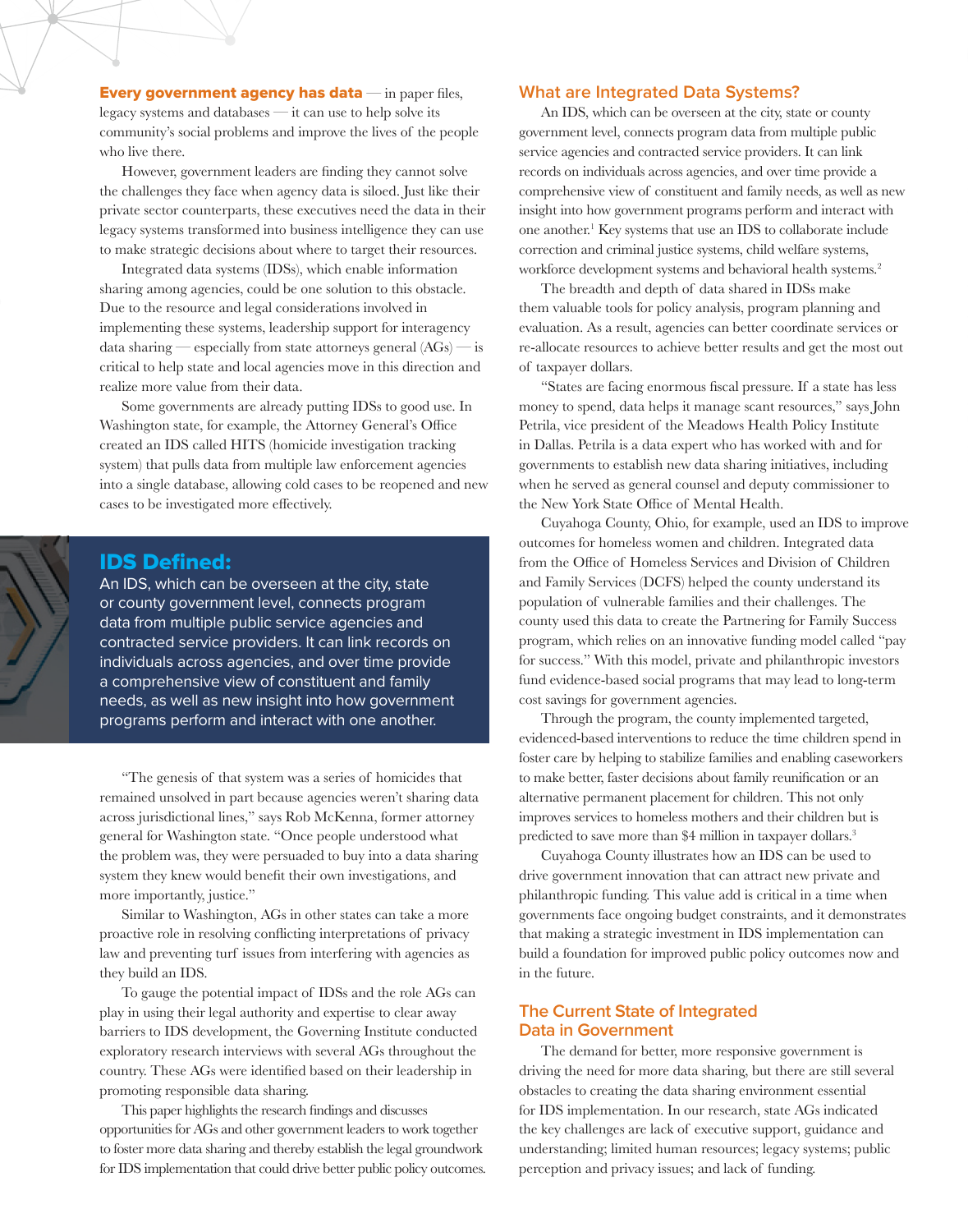Another challenge is the legal parameters around sharing data. When former California Attorney General Kamala Harris was leading open data initiatives within the state, her team encountered this hurdle.

"Government agencies are trained to be very protective of their data, not because of ill will, but because of legal rules and attempting to stay out of trouble," says Nathan Barankin, chief deputy to former Attorney General Harris.

Harris overcame this by using her position as AG to steadily build internal support, eventually issuing a set of guidelines<sup>4</sup> to encourage data sharing between schools and child welfare agencies, launching the state's Open Justice portal<sup>5</sup> and negotiating data integration with the California Department of Social Services.

Similarly, Colorado Attorney General Cynthia Coffman issued a formal opinion that addressed misconceptions about the scope of the Family Educational Rights and Privacy Act (FERPA), in order to confirm the legality of interagency data sharing in response to school safety concerns. Colorado's Safe2Tell program allows students, schools, law enforcement and community members to share information about struggling youth to help prevent school violence.<sup>6</sup> Coffman was prompted to take the unusual step of initiating a formal opinion because over the years people have expressed concerns about using the Safe2Tell tip line, fearing a possible violation of federal privacy laws.

"We decided to proactively issue that opinion and try to answer some of the questions that we're frequently asked," Coffman says. "This was an effort to say, 'Don't use FERPA as an excuse not to share information.'"

Coffman and Harris' efforts show the larger role AGs can play in helping leadership coalesce around data sharing. Some of the biggest obstacles around implementing an IDS are leadership, risk management and public trust  $-$  all of which AGs and other state and local leaders can play a role in addressing.

# **Implementing & Capitalizing On IDS: Solutions and Opportunities for Progress**

While AG support will be crucial, governments that want to implement an IDS also need to think enterprise wide, focus on privacy and data quality, and find synergies between state and federal law.

**Think enterprise wide.** Governments already manage many data sharing relationships — too many of them in an ad-hoc way that creates unnecessary administrative hassles and privacy vulnerabilities. AGs can use IDSs to promote a more thoughtful, fair and transparent approach to the use of data if they tackle IDS implementation at the enterprise level, rather than through one-off data relationships or data sharing agreements. An enterprise-wide approach creates a more secure and efficient process for sharing data to answer high-priority policy questions.

McKenna says it's also important for agencies to break down silos to make better use of their data.

"One of the things they'll learn is agencies probably already have a lot of the technology they need to do this. The problem is, too often the data is kept in individual technology silos, on different servers and inside different programs, but those programs can talk to each other in many cases," he says. "It should result in less duplication of effort."

## KEY OPPORTUNITIES FOR AG LEADERSHIP

There are several opportunities for AGs to serve as leaders when it comes to the use of integrated data systems.

Establish a model for more proactive collaboration. Delaware is currently using grant funding to develop an IDS. The state benefits from a centralized legal representation model in which its Department of Justice (DOJ) Civil Division is responsible for providing civil representation to all of Delaware's executive agencies. This structure supports a more collaborative approach to staffing its IDS project.

"As a team, deputy attorneys general (DAGs) — who represent individual IDS member agencies — review draft documents and consider corresponding legal questions. Strong communication within the team has allowed for the provision of consistent legal advice across agencies," says Delaware Deputy Attorney General Sarah Goncher.

Even states that don't have this centralized legal model can adapt an organizational model for their IDS implementation with representative stakeholders from each participating agency that fosters a similar type of collaboration.

**Promote the value of an IDS.** AGs first need to clearly establish a commitment that their office intends to see data sharing become a reality. Communicating the office's interest, intent and priority will get other government officials on board.

"Political sponsorship is a good thing for fostering data sharing across agencies, which ideally should come from the governor's office," Petrila says. "Minimally, political leadership should come from the head of the involved department, since high-level involvement makes achievement more likely."

Another approach may involve providing additional education and training. Colorado AG Coffman says that in addition to the FERPA guidance, her office plans to coordinate training between local law enforcement and educators to communicate best practices and will issue a school legal manual with more information on how they can share information. The AG's office, in partnership with the Colorado Department of Human Services and the Colorado Department of Public Safety, also plans to make available a form for juvenile information sharing among schools, juvenile courts and law enforcement agencies. These types of resources could make participating agencies more comfortable with information sharing — and with an IDS that makes this process a lot easier.

Seek outside support. AGs can look to other state AGs who are already supporters of data integration and highlight best practices from their efforts to raise awareness. AGs in Wisconsin, Michigan and Massachusetts, for example, have been key in creating multidisciplinary task forces to address the opioid crisis and have advocated for "linkable data" from multiple sources to improve the ability of law enforcement, health care providers and public health agencies to work more collaboratively to save lives.

The Governing Institute's research indicates that forming working groups of AGs, consulting with each AG's CIO office and disseminating information during national AG meetings can bolster support for integrated data systems and encourage the development of resources — like toolkits, model agreements and guidelines — that can be disseminated to other agencies.